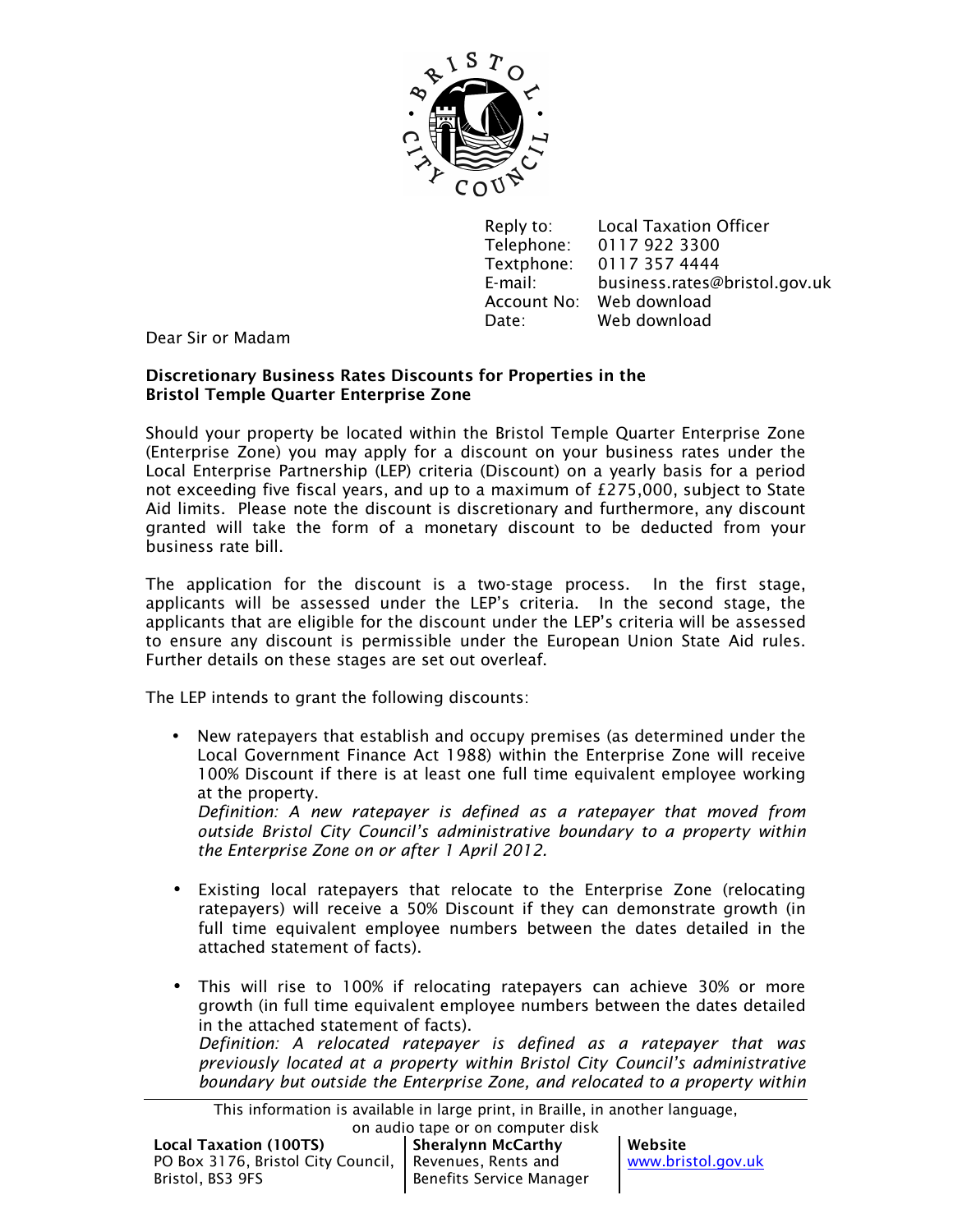*the Enterprise Zone, or takes on an additional property that is located within the Enterprise Zone, on or after 1 April 2012* 

• Existing ratepayers within the Enterprise Zone will receive a 50% Discount if they can demonstrate 20% growth in full time equivalent employee numbers between the dates detailed in the attached statement of facts. This will rise to 100% Discount if such ratepayers can achieve 30% or more growth in full time equivalent employee numbers between the dates detailed in the attached statement of facts.

*Definition: An existing ratepayer is defined as a ratepayer of a property that was located within the Enterprise Zone prior to 1 April 2012.* 

**However, please note that the qualifying period for eligibility ends on 31 March 2018 and therefore no new applications will be accepted for those ratepayers taking occupation after that date. Those already in receipt of relief can continue to make application for the remainder of the five year maximum period.** 

# **Stage 1 – Local Enterprise Partnership (LEP) Criteria**

To determine eligibility under the LEP criteria we need information about the ratepayer including whether the ratepayer is new to the Enterprise Zone, has relocated there or already existed when the Enterprise Zone was created. We also need to know the number of employees (full time equivalents) on the dates detailed in the attached statement of facts.

#### **Stage 2 – State Aid Declaration**

In order to avoid public funding distorting competition within the European Common Market, the European Commission regulates the levels of assistance that the public sector can provide to businesses (referred to as "the State Aid rules"). You should note carefully the requirements needed to comply with the European State Aid rules and if need be, refer to the relevant legislation.

This discount constitutes State Aid and under EU competition law State Aid can only be granted in certain limited circumstances. These circumstances include where the State Aid received by an organisation is less than €200,000 over any period of three consecutive fiscal years (referred to as the De Minimis Exemption detailed in Commission Regulation EC/1407/2013).

To establish whether you are eligible to receive the discount under the De Minimis Exemption you must declare the full amount of State Aid you have received under the De Minimis Exemption (De Minimis aid) which you have already been granted during the previous two fiscal years and the current fiscal year. Any assistance you may have received from a public body might be De Minimis aid. This could be from central, regional or devolved governments or agencies or a local authority.

Please note the De Minimis threshold is applied to the entire organisation carrying out the business (for example a group of companies), thus all State Aid received by an organisation, not just the part of the organisation located in the Enterprise Zone, needs to be taken into account.

Below is a list of possible forms of State Aid which is not a comprehensive list of all possible forms of aid but it should give you an indication of common forms of aid that you may have been given over the past three fiscal years. If you have received De Minimis aid, you should have received a letter informing you that the assistance you were given was under the De Minimis regulation. If you are in any doubt as to whether previous assistance received would constitute De Minimis assistance you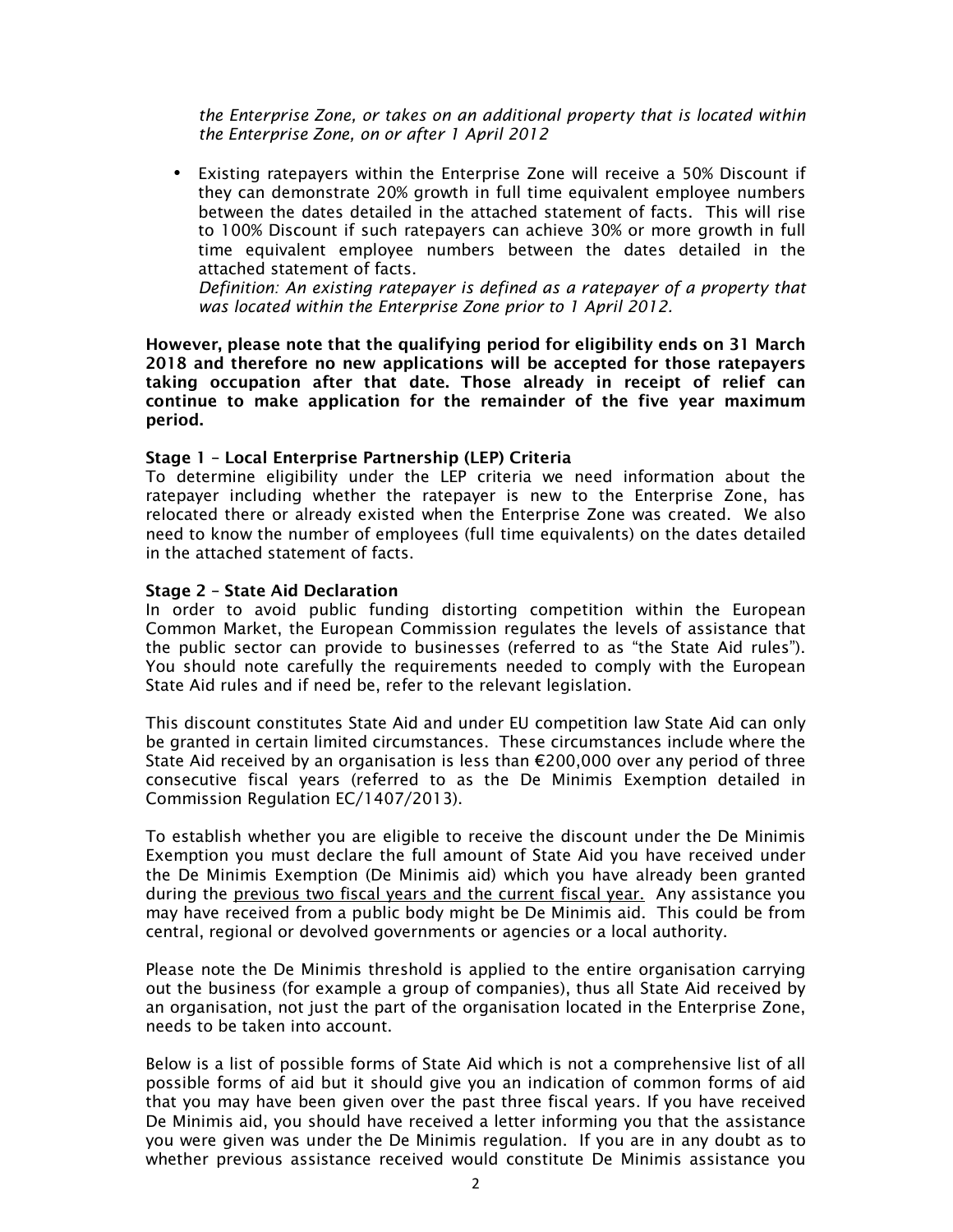should take independent advice. Note that a fiscal year is a period running from the  $1<sup>st</sup>$  April in one year to the 31 $<sup>st</sup>$  March in the following year.</sup>

Forms of possible aid:

State grants, Interest rate relief, Tax relief, Tax credits, State guarantees or holdings, State provision of goods or services on preferential terms, Direct subsidies, Tax exemptions, Preferential interest rates, Guarantees of loans on especially favourable terms, Acquisition of land or buildings either gratuitously or on favourable terms, Provision of goods and services on preferential terms, Indemnities against operating losses, Reimbursement of costs in the event of success, State guarantees, whether direct or indirect, to credit operations preferential re-discount rates, Dividend guarantees, Preferential public ordering, Reduction of, or exemption from, charges or taxes, including accelerated depreciation and the reduction of social contributions, Deferred collection of fiscal or social contributions, Assistance financed by special levies, Capital transfers, Certain State holdings in the capital of undertakings.

You may also need to declare the Discount received to anybody that requests information from you on how much De Minimis aid your organisation has received. Therefore we strongly recommend that you maintain a record of this De Minimis assistance for future reference. For the purposes of the relevant legislation, you must retain this letter for 3 years from the date on this letter and be able to produce it on request by the UK public authorities or the European Commission. You may need to keep this letter longer than 3 years for other purposes.

**Please note that we will review your entitlement on a yearly basis to determine whether you are eligible to receive the discount under the both the LEP criteria and the De Minimis Exemption.** 

#### **Making an application**

If you would like to apply for the discount, **please complete and return the information requested in the enclosed STATEMENT OF FACTS** and the **STATEMENT OF PREVIOUS AID RECEIVED UNDER THE DE MINIMIS EXEMPTION**  and return BOTH to this office. Note that the form must be signed by your company secretary, a director, your accountant or your financial advisor and must be accurate.

Yours faithfully

Local Taxation Officer Business Rates Bristol City Council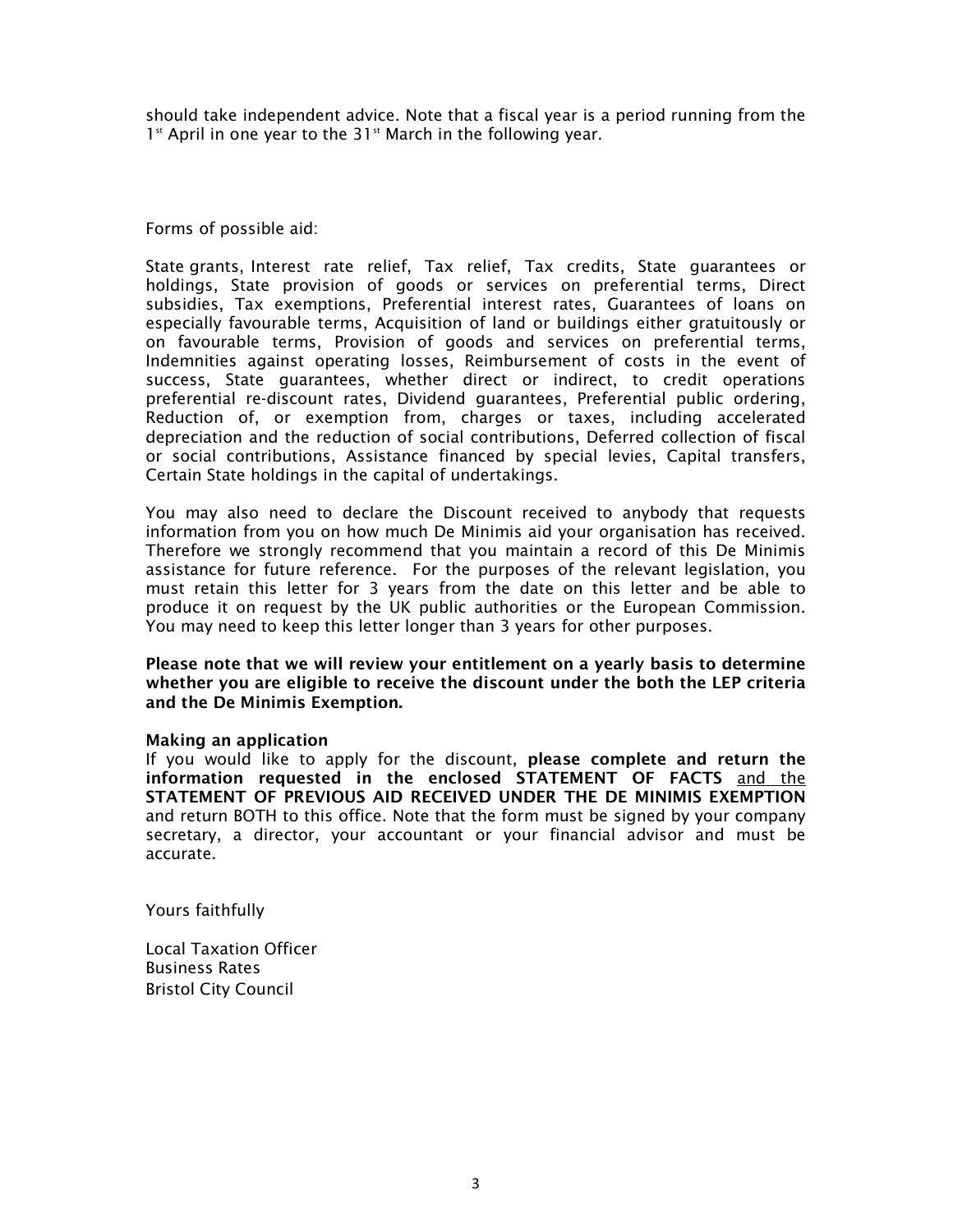# **STATEMENT OF FACTS**

| Ratepayer Name:          |  |
|--------------------------|--|
| <b>Property Address:</b> |  |
| Rate Account Number:     |  |

Please answer the questions below, using the definitions set out in the attached letter, by ticking one of the appropriate boxes below:

| as at date:<br>The above ratepayer is a relocated ratepayer<br>The above ratepayer is an existing ratepayer | (The ratepayer was previously located at a property within the Bristol City Council's<br>administrative boundary but outside the Enterprise Zone, and relocated to the Enterprise Zone |
|-------------------------------------------------------------------------------------------------------------|----------------------------------------------------------------------------------------------------------------------------------------------------------------------------------------|
|                                                                                                             |                                                                                                                                                                                        |
|                                                                                                             |                                                                                                                                                                                        |
|                                                                                                             |                                                                                                                                                                                        |
|                                                                                                             | (The ratepayer is located at a property within the Enterprise Zone and was already located there                                                                                       |
|                                                                                                             |                                                                                                                                                                                        |
|                                                                                                             | How many employees (full time equivalents) did the ratepayer employ at the above<br>See NOTE below.                                                                                    |
| IF APPLYING FOR RELIEF FOR 2018/19:                                                                         |                                                                                                                                                                                        |
|                                                                                                             | How many employees (full time equivalents) did the ratepayer employ at the above                                                                                                       |
|                                                                                                             |                                                                                                                                                                                        |
|                                                                                                             | See NOTE below.                                                                                                                                                                        |
| IF APPLYING FOR RELIEF FOR 2017/18:                                                                         |                                                                                                                                                                                        |
|                                                                                                             | How many employees (full time equivalents) did the ratepayer employ at the above                                                                                                       |
|                                                                                                             | See NOTE below.                                                                                                                                                                        |
|                                                                                                             |                                                                                                                                                                                        |
|                                                                                                             |                                                                                                                                                                                        |

**NOTE: If you are claiming a discount on the basis of an increase in full time equivalent employee numbers (i.e. you are an existing or relocating ratepayer) you must supply evidence of full time equivalent employee numbers on the 31 December 2011 and on the 31 December for each of the above stated qualifying dates for each year for which you are making an application. For example. If applying for both the 2016/17 and 2017/18 periods you must supply evidence for the 31 December 2011, the 31 December 2015 and 31 December 2016.** 

**WARNING: It is a criminal offence to knowingly provide false information, to do so may result in prosecution and in all cases the relief will be removed immediately from the date it was applied and a revised bill will be issued. You must advise the council immediately if circumstance change which will affect the relief.**